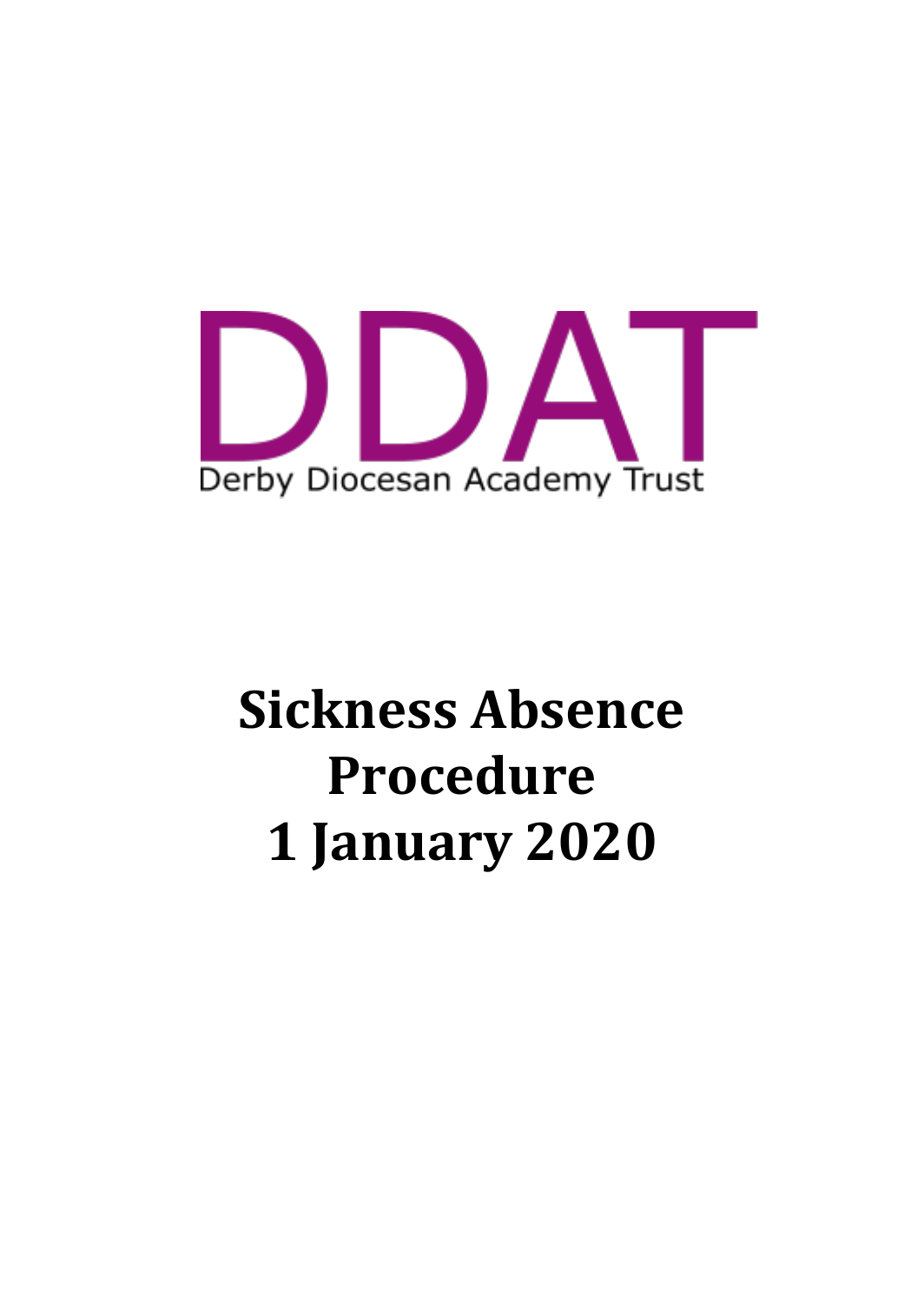# **1. Introduction:**

The Sickness Absence Procedure applies to all staff within Derby Diocesan Academy Trust (DDAT). The procedure is not contractual and may be varied by the Trust through consultation with recognised Trade Unions. It has been implemented following consultation with all recognised Trade Unions.

The main purpose of the Sickness Absence Procedure is to provide staff with an understanding of expectations and to allow school leaders a fair and consistent means of managing sickness related absence from work.

Sickness absence whilst often unavoidable, creates disruption for colleagues and pupils. DDAT is fully committed to the health and welfare of all employees and it is not the intention of this procedure to deter those who are genuinely sick from taking appropriate sick leave. It is an opportunity to facilitate a return to work as soon as appropriate and to support employees in maintaining attendance at work. Sickness absence cases will be reviewed, monitored and recorded sensitively and confidentially within this procedure.

The employee must make every effort to attend meetings within this procedure and any failure to attend, without good reason, may be treated as misconduct, under the Trust's Disciplinary Procedure. If the employee fails to attend without good reason, or if he/she is persistently unable to do so (for example for health reasons), the School/Trust may have to take a decision based on the available evidence.

# **2. Governors duties:**

This procedure should be adopted by Governors, who should also decide on the level of delegation to dismiss on the grounds of ill health. The Trust retains the right to appoint a member of the Trust to sit on any panel in relation to any hearing outlined in this process.

## **3. The right to be accompanied:**

The employee has a right to bring a companion to any meeting within the formal stages of this procedure, hearing or appeal hearing. The companion may be a Trade Union representative, a work colleague, or at the School's/Trust's discretion a friend/family member. The employee must tell their Manager/Headteacher who their chosen companion is, in good time before the meetings/hearing.

A companion is allowed reasonable time off from duties without loss of pay, however there is no obligation to act as a companion.

If the employee's chosen companion is unable to attend the scheduled meeting, the employee is entitled to propose a reasonable alternative date and time for the meeting, normally no later than 5 working days after the date and time of the original scheduled meeting. If the employee's companion will not be available for more than five working days, the School/Trust may require you to choose someone else.

An employee, companion or any other person attending a meeting under this policy must not make electronic recordings of any meetings or hearings without prior written authorisation from the Trust.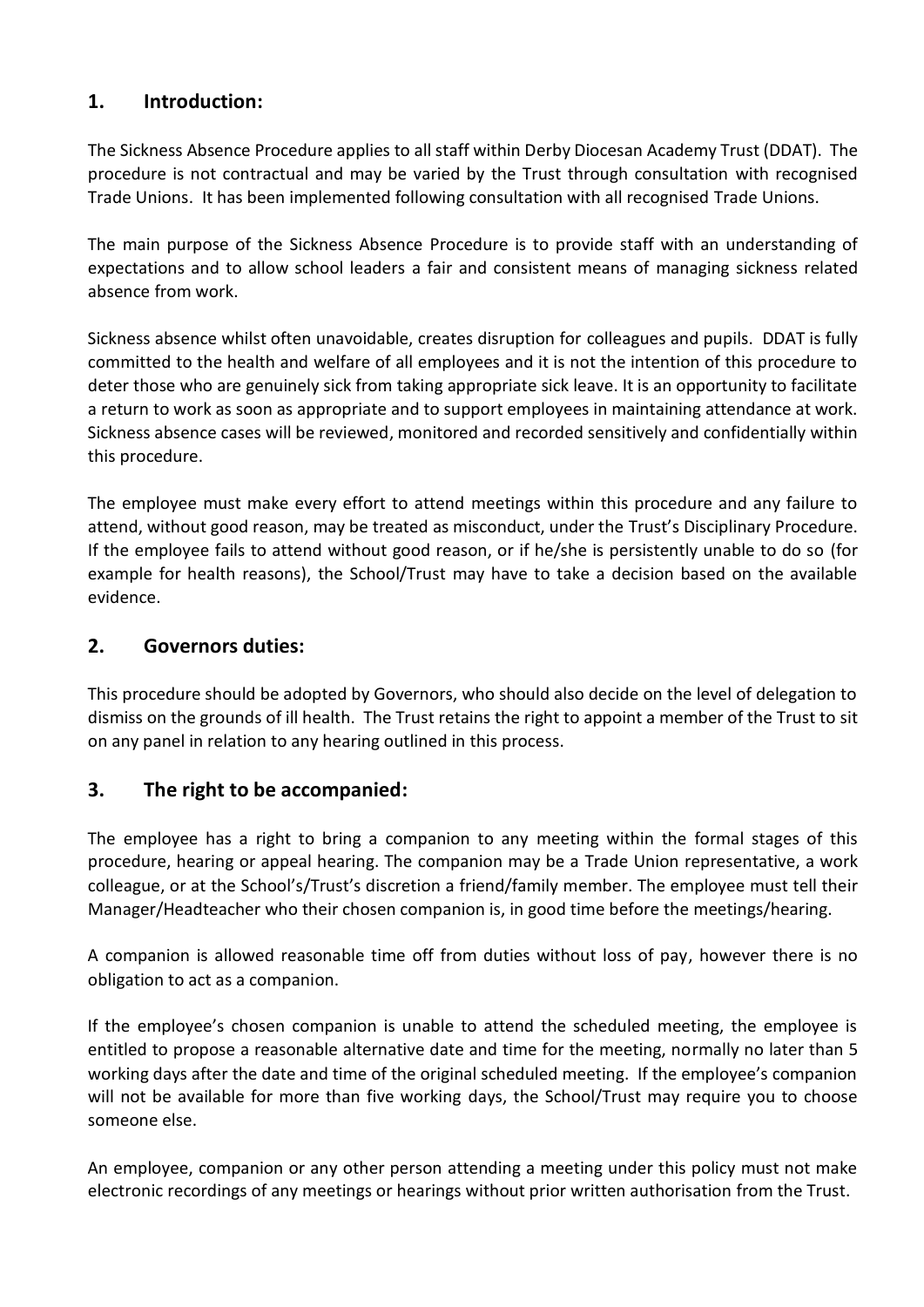## **4. Disabilities:**

Sickness absence may result from a disability or develop into a disability.

The Equality Act 2010 provides a single consolidated source of discrimination law and covers the disability provision.

You're disabled under the Equality Act 2010 if you have a physical or mental impairment that has a 'substantial' and 'long term' negative effect on your ability to do normal daily activities.

Managers/Headteachers and Governors have an obligation under the Equality Act 2010. The Act places a duty on the Trust and Governing Bodies not to discriminate against current employees on the grounds of disability. Schools should give consideration at each stage of the Sickness Absence Procedure as to whether there are reasonable adjustments that could be made to the requirements of the job, or practices to ensure as far as reasonably possible, that a disabled person can be supported at work or to assist them to return to work.

If you consider that you are impacted by a disability or any medical condition which affects your ability to undertake your work, you should inform your Manager/Headteacher to ensure that the right support is put in place to assist you in maintaining your attendance at work.

## **5. Sickness absence reporting procedure:**

If you cannot attend work because you are ill or injured, you should telephone your Manager/Headteacher in accordance to the schools locally agreed Sickness Absence Reporting Procedure available at school. You should keep the School informed of ongoing absence as agreed with your Manager/Headteacher. Failure to follow such reporting procedure may result in misconduct under the Disciplinary Procedure and may result in the withdrawal of any sick pay entitlement.

## **6. Evidence of incapacity:**

For sickness absence of up to seven consecutive calendar days you must complete a self-certification form available from School.

For sickness absence of more than a week you must obtain a certificate from your Doctor/Consultant (a Statement of Fitness for Work note) stating that you are not fit for work and the reason(s) why. This should be forwarded to your Manager/Headteacher immediately. If your absence continues, further medical certificates must be provided to cover the whole period of absence.

If your Doctor/Consultant provides a certificate stating that you "may be fit for work" you should inform your Manager/Headteacher immediately, so that consideration can be given to any additional measures that may be needed to facilitate your return to work. It may be necessary to arrange a phased return meeting or a return to work interview where appropriate.

If you are suffering from an infectious or contagious disease or illness you must not report for work without clearance from your Doctor/Consultant. You should report any contact with persons suffering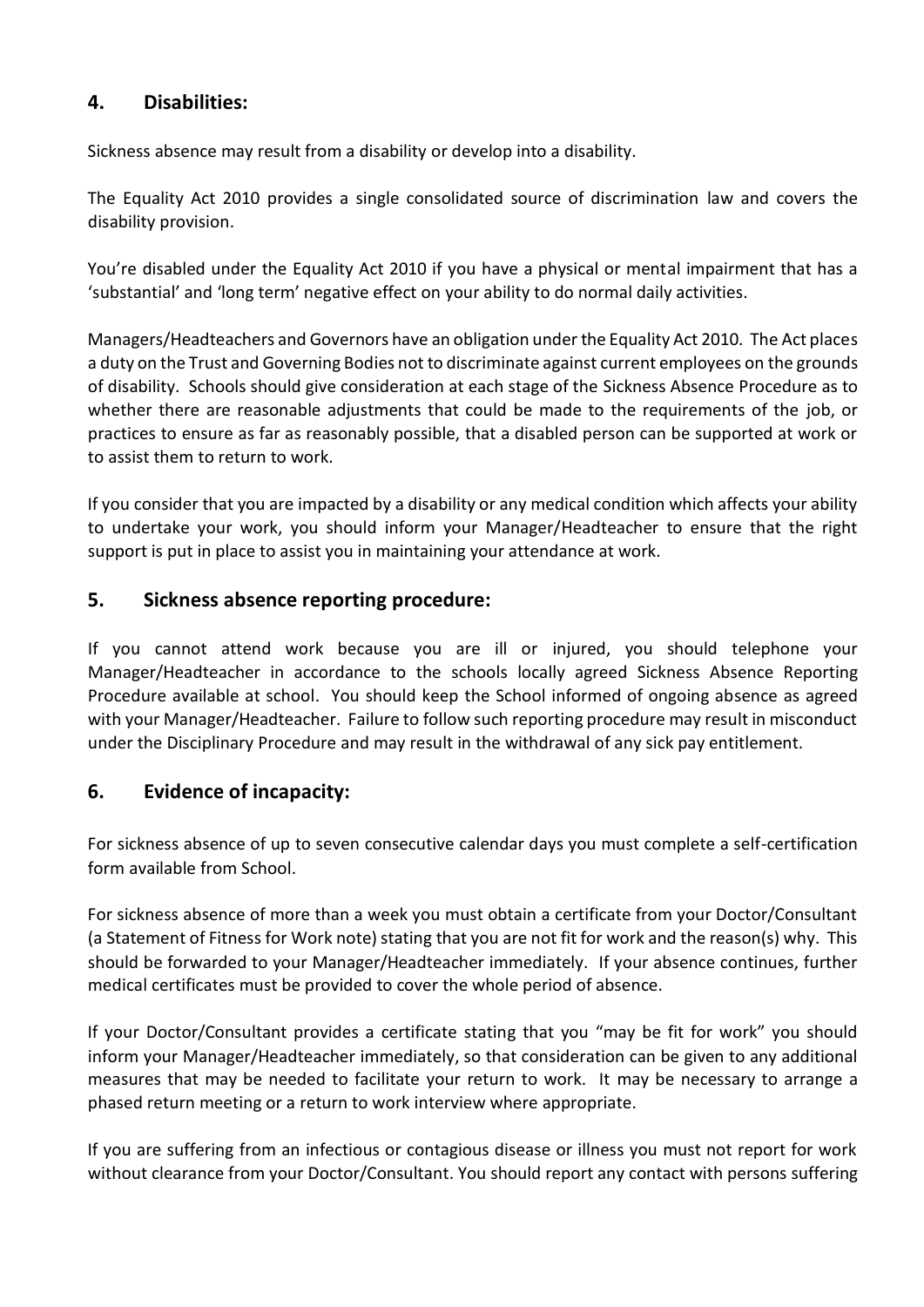from an infectious or contagious disease to your Manager/Headteacher immediately upon becoming aware of such contact.

# **7. Partial day absences:**

If less than ¼ of the employee's normal hours for that working day have been worked, this must be recorded as a full day of absence. If more than ¼ of the employee's normal hours for that working day have been worked, this must be recorded as a partial day absence and the actual hours lost will be recorded on the absence return accordingly.

Individuals are responsible for determining their own fitness to attend work. It is not the role of the Headteacher to make such decisions.

## **8. Unauthorised absence:**

Absence that has not been notified according to the Sickness Absence Reporting Procedure will be treated as unauthorised absence. Cases of unauthorised absence will be dealt with under the Trust's Disciplinary Procedure.

## **9. Medical examinations:**

We may, at any time in operating this procedure, require you to attend a medical examination by a Doctor or Occupational Health Physician nominated by us at our expense. You will be asked to agree that any report produced in connection with such examination will be disclosed to us and we may discuss the contents of the report with our advisers and the relevant Occupational Health Professionals.

Where an employee refuses to attend a medical examination, he/she will be advised that a decision about their future employment may have to be made based upon the information the School/Trust already holds only.

Advice and support will be provided by HR staff following receipt of a Doctor's or Occupational Health Physician's report.

## **10. Keeping in touch:**

If you are absent on sick leave you should inform your Manager/Headteacher as set out in section 5 above and where appropriate signpost them to any work which may need to be covered by a colleague in your absence.

You should expect to be contacted from time to time during your normal working hours by your Manager/Headteacher during your absence in order to discuss your wellbeing and expected length of continued absence from work. Such contact is intended to provide reassurance.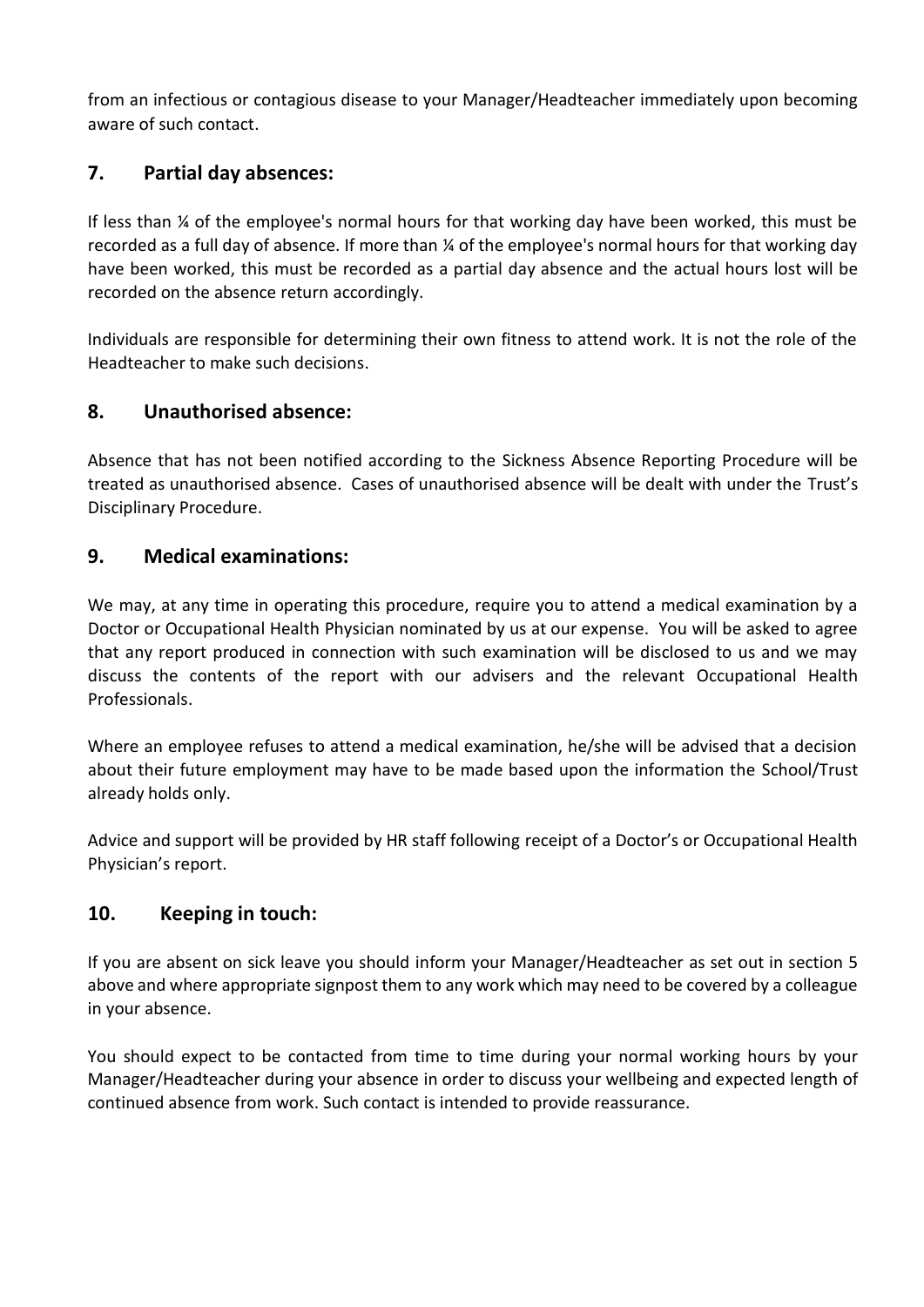It is expected that you will be available during your normal working hours to attend meetings in line with this procedure. If for any reason you are unavailable for a prolonged period and therefore unable to attend meetings you should inform your Manager/Headteacher, giving the reasons why.

It is good practice to agree early within the process the most appropriate method for keeping in touch and the frequency. You may wish to appoint a nominated representative or friend/family member to communicate on your behalf if you are unable to do so due to your illness.

# **11. Ill health retirement:**

Ill Health Retirement can be considered at any stage of the procedure as appropriate for an employee who is contributing to the Local Authority Pension or Teachers Pension scheme.

In cases of terminal illness with a short life expectancy where the employee has identified and confirmed their wish to apply for ill health retirement, the procedure may automatically move to the appropriate step of the procedure.

# **12. Medical suspension:**

The Trust, Headteachers and governing bodies have the power to medically suspend a teacher where they may have become medically incapable of performing teaching duties and/or their condition poses a risk to the health, safety and wellbeing of pupils or colleagues. (DfEE circular 4/99 – Physical and Mental Medical Fitness of Teachers to Teach). Suspension should only be carried out after seeking advice from an appropriately qualified medical adviser and will be on full pay.

Under regulation 7 of the Education (Health Standards) Regulations 2003, the school must give the teacher concerned the opportunity to submit medical and other evidence and to make representations. Consideration must be given to whether reasonable adjustments may enable the teacher to continue to perform effectively.

Further, the Trust retains the discretion to require any member of non-teaching staff to remain absent from work if that individual is not capable of carrying out their role.

## **13. Return to work interview:**

Following each period of absence due to sickness or injury your Manager/Headteacher will conduct a return to work interview at the earliest convenience. The meeting will explore your reasons for absence, any medical advice, any other related matters, any reasonable adjustments or additional measure that may be needed to facilitate your return to work and support future attendance at work.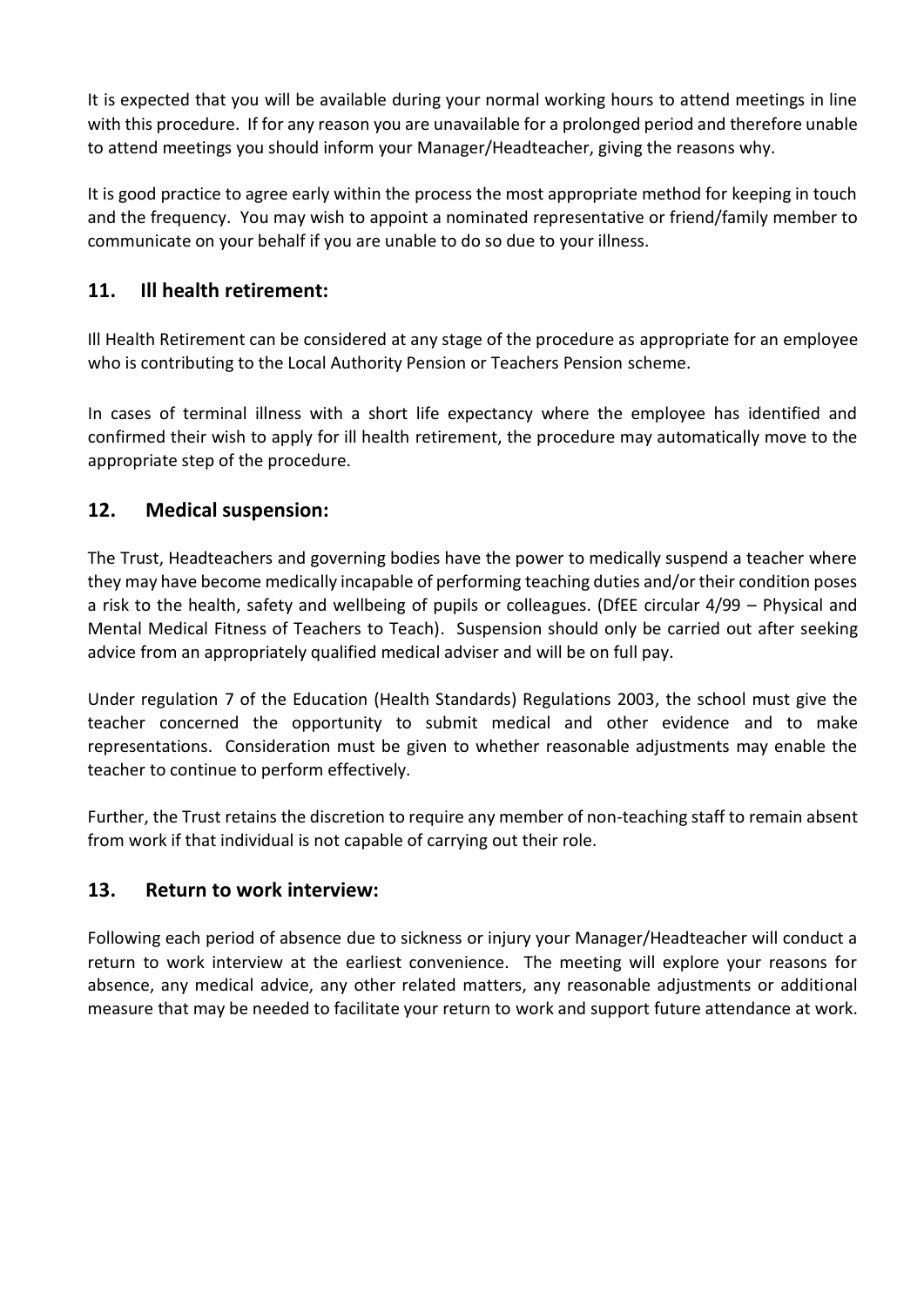## **14. Short-Term Intermittent Sickness Absence Procedure:**

The aim of this procedure is to provide employees with a clear understanding of what is deemed unacceptable absence levels to the Trust. The focus will be to promote highest possible levels of attendance and is intended to help both the individual and school establish what support is needed to maintain attendance at work.

Following any sickness absence, the School should consider whether an individual has triggered the Sickness Absence Procedure, and this should be communicated to the employee at the return to work interview.

#### **Formula for Determining Absence Level Points Score**

N = Number of days absent

T = The number of separate incidences of absence (times)

The trigger for initiating Absence Control Procedure is 35 points. A score is reached by N x T = in a 12-month rolling period from the start of the current period of absence

| Examples of calculating absences for trigger purposes                                  | <b>Outcome</b>                                         |
|----------------------------------------------------------------------------------------|--------------------------------------------------------|
| 1.<br>Absences of 4 days, 2 days, 1 day<br>Number of days = $7$ number of incidences 3 | No absence monitoring interview has been<br>triggered. |
| $7 \times 3 = 21$                                                                      |                                                        |
| Absences of 4 days, 4 days, 4 days, 4 days<br>2.                                       | Absence monitoring interview triggered                 |
| Number of days = 16 number of incidences 4                                             |                                                        |
| $16 \times 4 = 64$                                                                     |                                                        |
| Absences of 1 day, 1 day, 1 day, 1 day, 1<br>1.                                        | Absence monitoring interview triggered                 |
| day, 1 day                                                                             |                                                        |
| Number of days = $6$ number of incidences $6$                                          |                                                        |
|                                                                                        |                                                        |
| $6 \times 6 = 36$                                                                      |                                                        |

Absences related to maternity related illnesses or absences granted through the Leave of Absence Policy will not count towards any trigger calculation.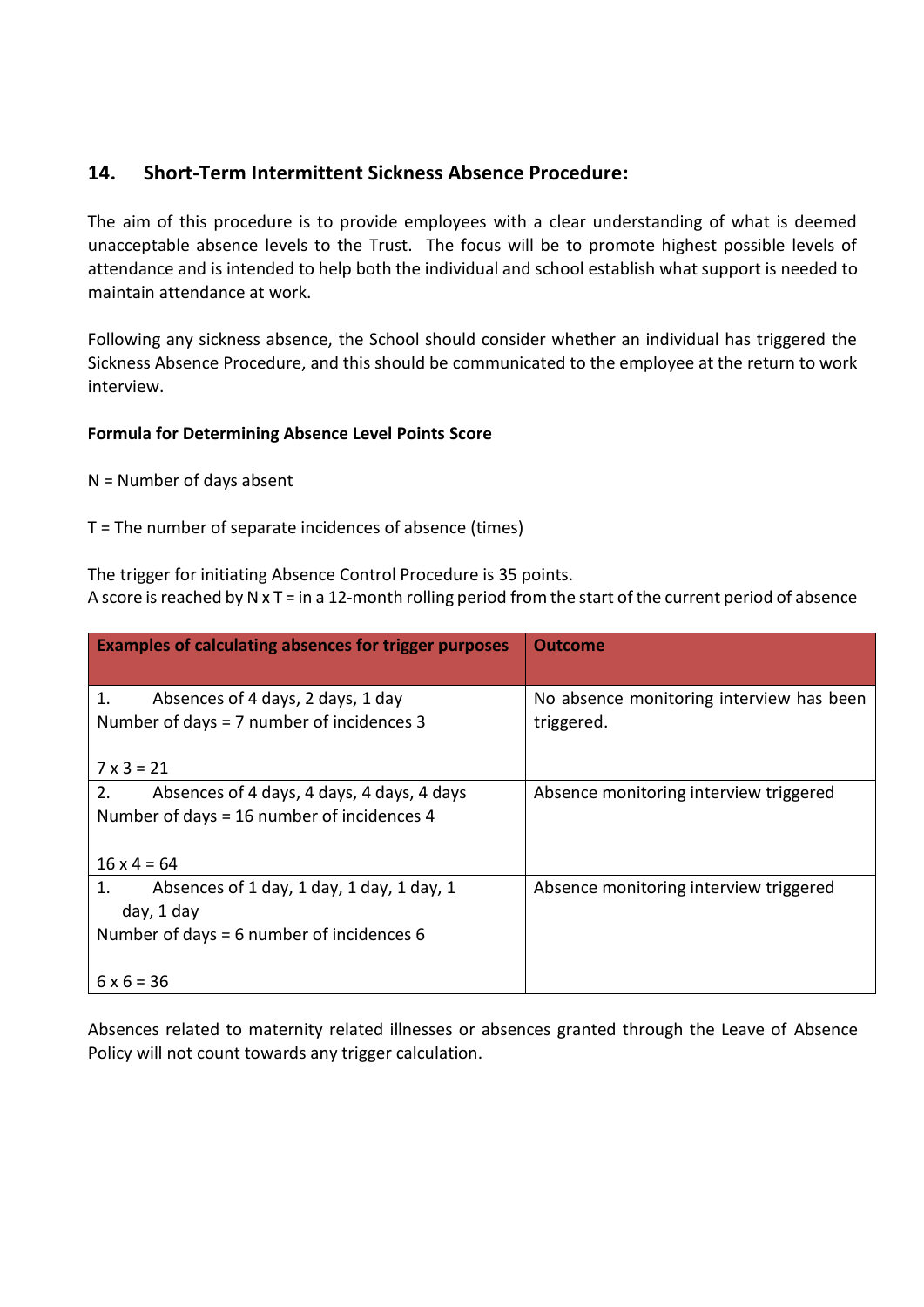Those employees identified as triggered will be invited to an informal Step 1 meeting by the appropriate Manager.

#### **Step 1 Meeting:**

#### **Purpose:**

- Confirm accuracy of individual's absence record.
- Discuss the individual's absence record.
- Clarify the reason for each periods of absence.
- Ascertain whether or not the absences are related.
- Ascertain if the absences are work related.
- Consider any disability.
- Consider a referral to Occupational Health.
- Signpost to Mental Health First Aider if appropriate.
- Where available provide counselling support service details.
- Consider means of prevention and support.
- Consider any reasonable adjustments that could be made to aid an improved attendance record in the future.
- Confirm agreed actions, monitoring period and next steps.

#### **Next steps may include:**

- Inform the employee that his/her absence will be monitored for the next two months.
- If appropriate request the production of a NHS medical certificate from the first day of each period of sickness absence for the next two months. (Costs incurred will be reimbursed in full by the school).
- If appropriate complete a referral to Occupational Health.
- If appropriate sign post to Counselling Support Service or a Mental Health First Aider.
- Arrange any support/reasonable adjustments and arrange to monitor and review the impact of such actions during the monitoring period.

#### **Two month monitoring period:**

**Further sickness absence of two days** following the two month monitoring period would result in the next stage of the process being triggered. A further return to work interview will be held, at which stage the employee should be informed they have triggered an informal Step 2 meeting.

**Should there be no episodes** of sickness following the two month monitoring period a review interview should be arranged at the end of the two month period to inform the employee that they have reached a satisfactory level of attendance, and to review whether the support/reasonable adjustments are still appropriate or require adjusting and if there is any additional support required.

Further, consideration may be given to a further review period to ensure that the attendance levels can be sustained and/or to allow for further support.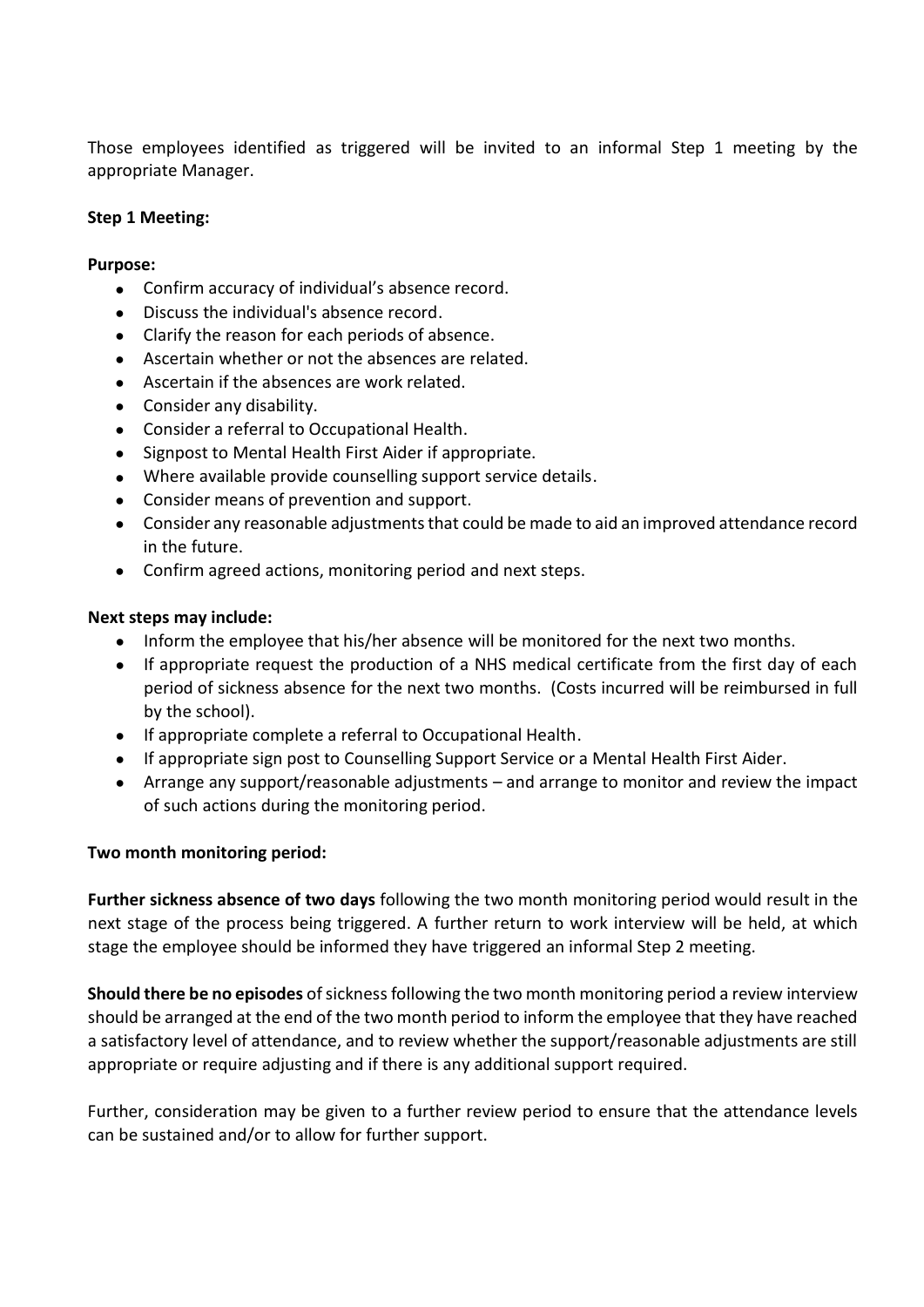## **Step 2 meeting:**

This meeting will follow the same purpose as the above informal Step 1 meeting with the additional considerations as follows:

- Consider options of a temporary or permanent variation to contractual hours if appropriate
- Consider the possibility of redeployment in the school or Trust as appropriate
- If it is considered that the absences are not genuine, then the Trust's disciplinary procedure should be followed.

The priority of each meeting will be to identify and initiate practical steps to support the employee's sustained attendance and to set expectations for improvement.

If, therefore, the relevant level of improvement in attendance is not met following the two month review period then the procedure will move to the next step.

| <b>Step</b>                                                                               | <b>Action</b>                                                                                                                                                                | <b>Outcome</b>                                                                                                                                                                                                                                                                                                                                                                                                                                                                                                           |
|-------------------------------------------------------------------------------------------|------------------------------------------------------------------------------------------------------------------------------------------------------------------------------|--------------------------------------------------------------------------------------------------------------------------------------------------------------------------------------------------------------------------------------------------------------------------------------------------------------------------------------------------------------------------------------------------------------------------------------------------------------------------------------------------------------------------|
| Step $1-$<br>following a<br>return to<br>work<br>employee<br>has hit the<br>trigger level | First informal meeting<br>with<br>Manager/Headteacher                                                                                                                        | 2 month monitoring period<br>$\bullet$<br>If reached a satisfactory level of attendance<br>$\bullet$<br>process may stop or following HR advice be<br>extended to ensure sustainability.<br>Further sickness absences of 2 days following the 2<br>months will result in moving to Step 2.                                                                                                                                                                                                                               |
| Step $2-$<br>further<br>instances of<br>absence                                           | Second informal<br>meeting with<br>Manager/Headteacher                                                                                                                       | 2 month monitoring period<br>$\bullet$<br>If reached a satisfactory level of attendance<br>$\bullet$<br>process may stop or following HR advice it may be<br>extended to ensure sustainability.<br>Further sickness absences of 2 days following the 2<br>months will result in moving to Step 3.                                                                                                                                                                                                                        |
| Step 3                                                                                    | First formal meeting<br>of the Headteacher or<br>relevant SLT member,<br>with the employee<br>and/or their<br>representative. The<br>Trust HR may support<br>at the meeting. | 2 month monitoring period<br>$\bullet$<br>If reached a satisfactory level of attendance<br>$\bullet$<br>process may stop or following HR advice it may be<br>extended to ensure sustainability. Agree<br>appropriate programme of support for sustaining<br>attendance.<br>Further sickness absences of 2 days following the 2<br>$\bullet$<br>months will result in moving to Step 4.<br>If appropriate, suspend from duties pending full<br>medical clearance.<br>Consideration of ill health retirement.<br>$\bullet$ |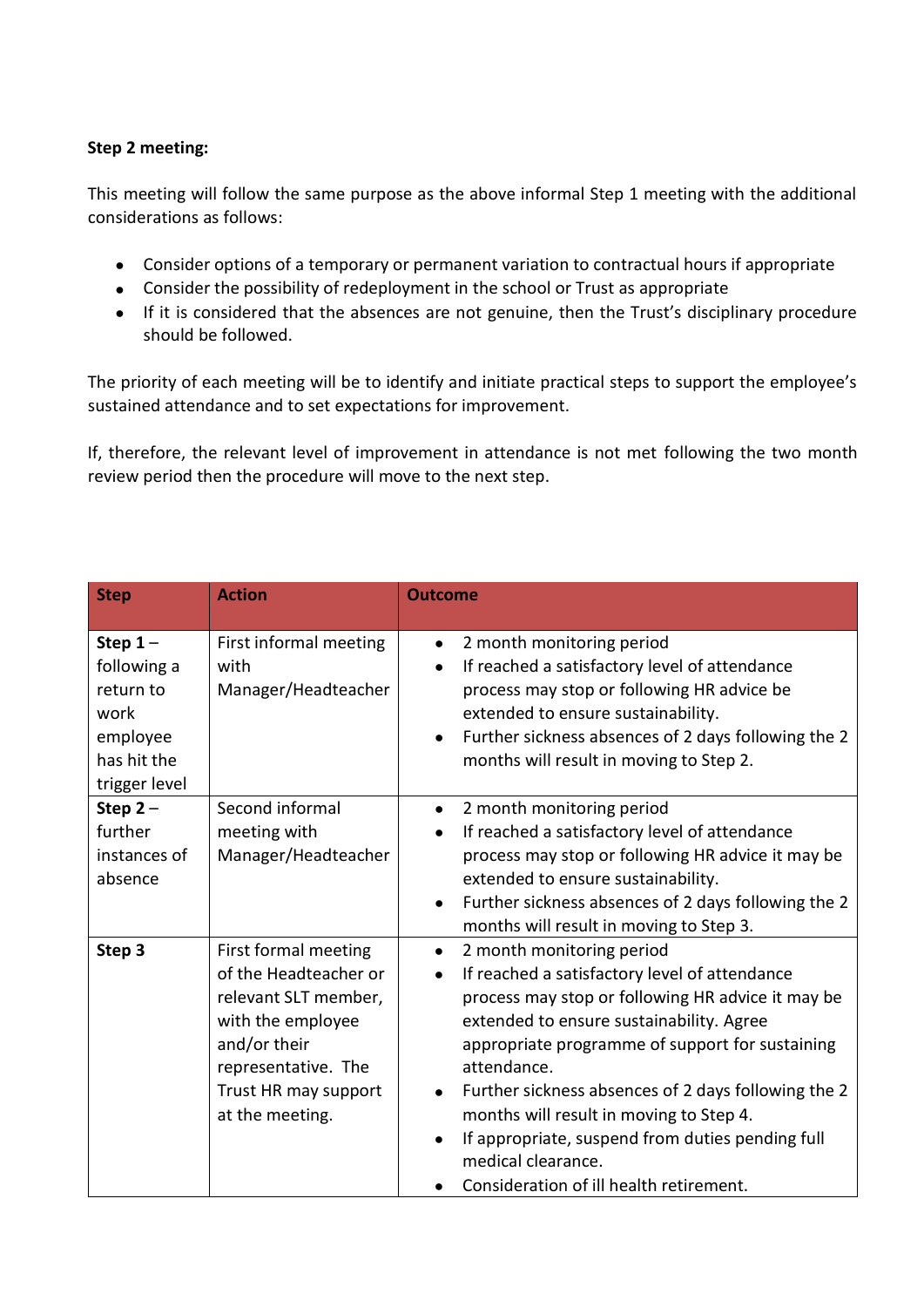|                   |                         | $\bullet$ | Issue formal warning letter.                        |
|-------------------|-------------------------|-----------|-----------------------------------------------------|
| Step 4            | Second formal           | $\bullet$ | 2 month monitoring period                           |
|                   | meeting of the          | $\bullet$ | If reached a satisfactory level of attendance       |
|                   | Headteacher or          |           | process may stop or following HR advice it may be   |
|                   | relevant SLT member     |           | extended to ensure sustainability. Agree            |
|                   | with the employee,      |           | appropriate programme of support for sustaining     |
|                   | and/or their            |           | attendance.                                         |
|                   | representative, and a   |           | Further sickness absences of 2 days following the 2 |
|                   | representative from     |           | months will result in moving to Step 5.             |
|                   | the Trusts HR. A        |           | If appropriate, suspend from duties pending full    |
|                   | representative of the   |           | medical clearance.                                  |
|                   | Governing Body may      |           | Consideration of ill health retirement.             |
|                   | also be invited.        | $\bullet$ | Issue formal warning letter.                        |
| Step 5            | Third formal meeting    | $\bullet$ | 2 month monitoring period                           |
|                   | of the Headteacher or   |           | If reached a satisfactory level of attendance       |
|                   | relevant SLT member     |           | process may stop or following HR advice it may be   |
|                   | with the employee,      |           | extended to ensure sustainability. Agree            |
|                   | and/or their            |           | appropriate programme of support for sustaining     |
|                   | representative, and a   |           | attendance.                                         |
|                   | representative from     |           | Further sickness absences of 2 days following the 2 |
|                   | the Trusts HR. A        |           | months will result in moving to either a repeat     |
|                   | representative of the   |           | Step 5 or an ill health dismissal hearing.          |
|                   | Governing Body may      |           | If appropriate, suspend from duties pending full    |
|                   | also be invited.        |           | medical clearance.                                  |
|                   |                         | $\bullet$ | Consideration of ill health retirement.             |
|                   |                         | $\bullet$ | Issue final warning letter.                         |
| <b>Ill Health</b> | Invite to formal        | $\bullet$ | Repeat Step 5 meeting.                              |
| <b>Dismissal</b>  | hearing giving at least |           | Dismissal on the ground of ill health.              |
| <b>Hearing</b>    | 10 working days'        |           |                                                     |
|                   | notice (see Dismissal   |           |                                                     |
|                   | Hearing section)        |           |                                                     |

If an acceptable level of attendance has been reached and the process has stopped, any further absences will trigger Step one of the process.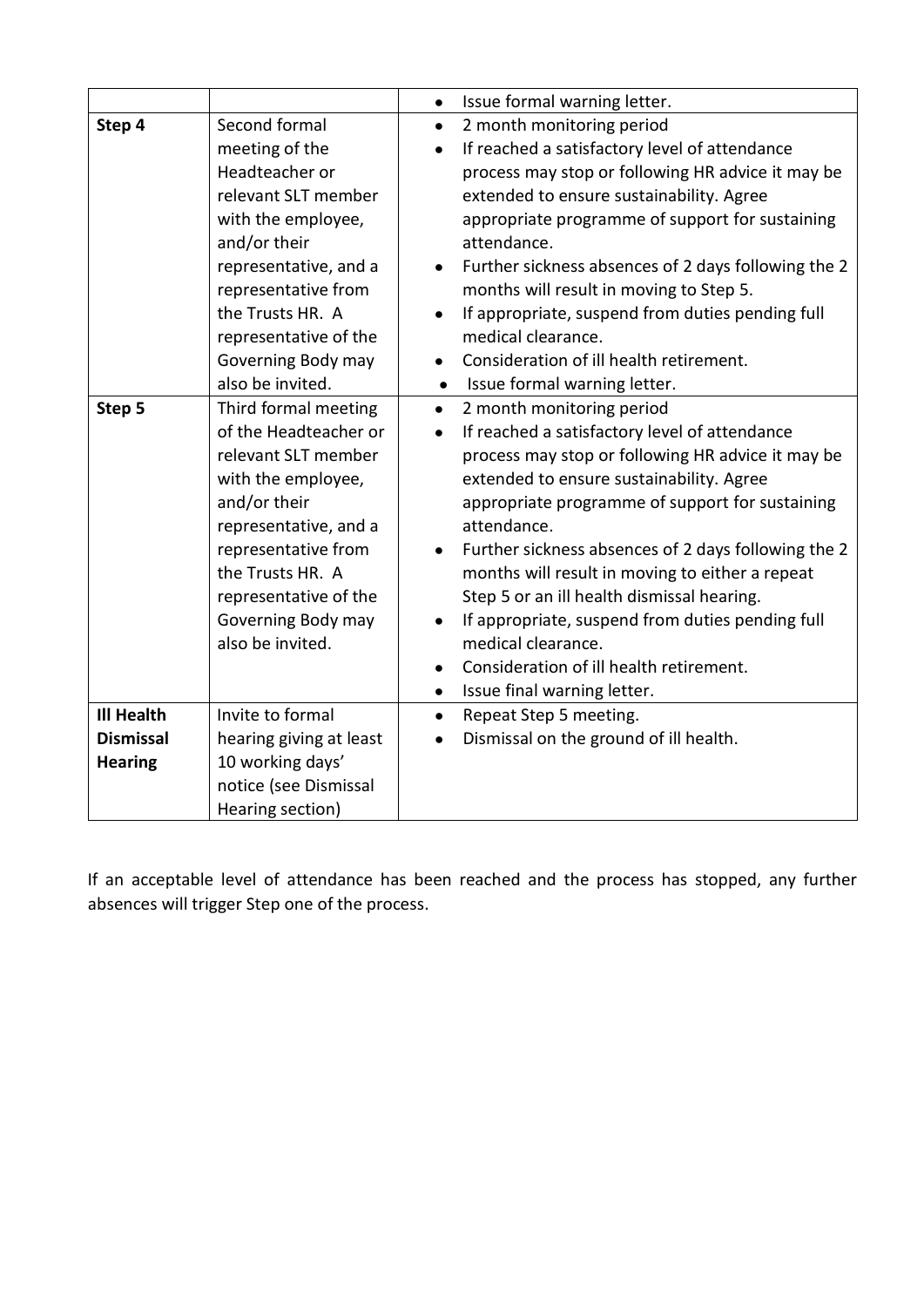# **15. Long-Term Sickness Absence Procedure:**

The purpose of this procedure is to ensure early intervention to allow schools to offer reasonable measures to assist a return to work at the earliest opportunity. The priority of each step is to consider supportive measures and reasonable adjustments. The Manager/Headteacher should however be mindful of its responsibilities and obligations to pupils and other staff as well as its duty to ensure the effective and efficient management of the school. If, therefore, an expected date for return and appropriate work schedule is not agreed the procedure will move to the next step.

#### **The purpose of both the informal and formal Meetings will be to**:

- Confirm accuracy of individual's absence record.
- Discuss the individual's absence record.
- Clarify the reason for the absence.
- Ascertain if the absence is work related.
- Consider any disability.
- Consider a referral to Occupational Health.
- Sign post to Mental Health First Aider if appropriate.
- Where available provide counselling support service details
- Ascertain a likely date of return to work, and where appropriate agreed a return to work date.
- Consider any reasonable adjustments or support that could be made to aid an earlier return to work if possible.
- Consider options of a temporary or permanent variation to contractual hours if appropriate
- Consider the possibility of redeployment in the school or Trust as appropriate.
- Confirm agreed actions, further monitoring period and next steps.

#### **Next steps**:

- If appropriate complete a referral to Occupational Health.
- If appropriate sign post to Counselling Support Service or a Mental Health First Aider.
- Arrange any support/reasonable adjustments and arrange to monitor and review the impact of such actions during the monitoring period.
- If a return to work is agreed it may be necessary to arrange a phased return to work.
- If there is no likely return to work, explain the process and next step within the procedure. Agree date and time of next meeting.

| <b>STEP</b>  | <b>ACTION</b>                | <b>OUTCOME</b>                             |
|--------------|------------------------------|--------------------------------------------|
|              |                              |                                            |
| Step One -   | First informal meeting with  | Agree expected date of return, support and |
| Continued    | Manager/Headteacher          | if appropriate reasonable adjustments.     |
| Absence of 1 |                              | Agree further assessment in at least one   |
| month        |                              | month.                                     |
| Step Two-    | Second informal meeting with | Agree expected date of return, support and |
| Continues    | Manager/Headteacher          | if appropriate reasonable adjustments.     |
| Absence of 2 |                              | Agree further assessment in at least one   |
| months       |                              | month.                                     |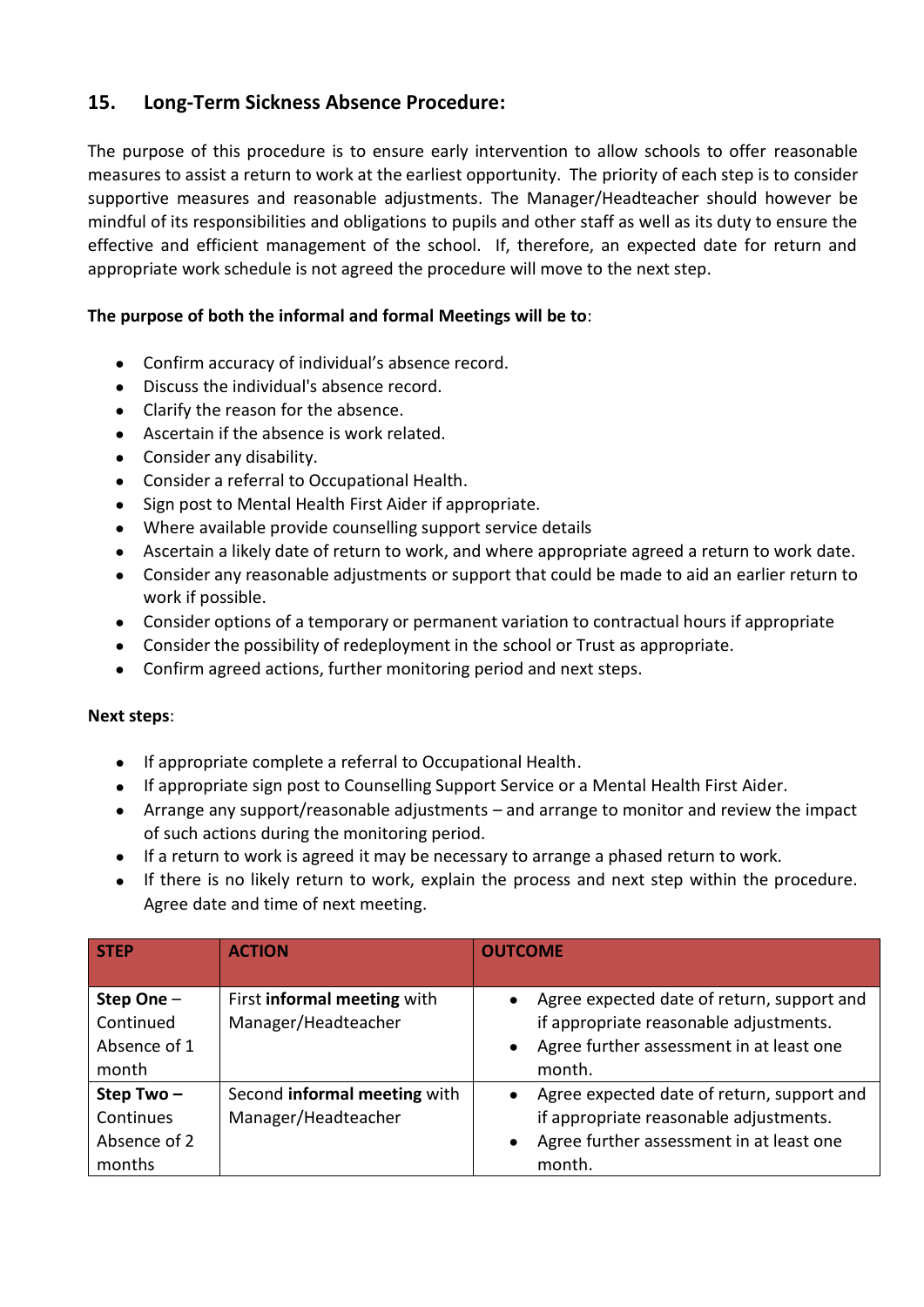| Step $3-$<br>Continued<br>Absence of 3<br>months                              | First formal meeting of the<br>Headteacher or relevant SLT<br>member, with the employee<br>and/or their representative.<br>The Trust HR may support the<br>meeting.                                                                                                                                                                                                                                                                                                   | Agree expected date of return, support and<br>$\bullet$<br>if appropriate reasonable. adjustments.<br>If there is no likely return to work - Agree a<br>$\bullet$<br>further assessment in at least one month.<br>Consideration of ill health retirement.<br>$\bullet$<br>Issue formal warning letter.<br>$\bullet$                                                                                                                                                      |
|-------------------------------------------------------------------------------|-----------------------------------------------------------------------------------------------------------------------------------------------------------------------------------------------------------------------------------------------------------------------------------------------------------------------------------------------------------------------------------------------------------------------------------------------------------------------|--------------------------------------------------------------------------------------------------------------------------------------------------------------------------------------------------------------------------------------------------------------------------------------------------------------------------------------------------------------------------------------------------------------------------------------------------------------------------|
| Step 4 -<br>Continued<br>absence of at<br>least one<br>month since<br>Step 3  | Second formal meeting of the<br>Headteacher or relevant SLT<br>member with the employee,<br>and/or their representative,<br>and a representative from the<br>Trusts HR. A representative of<br>the Governing Body may also<br>be invited.                                                                                                                                                                                                                             | Agree expected date of return, support and<br>$\bullet$<br>if appropriate reasonable adjustments.<br>Agree a further assessment in at least one<br>$\bullet$<br>month.<br>Consideration of ill health retirement.<br>$\bullet$<br>Issue formal warning letter if not already<br>$\bullet$<br>issued.                                                                                                                                                                     |
| Step $5-$<br>Continued<br>absence of at<br>least one<br>month since<br>Step 4 | If a formal warning was issued<br>at the previous review this<br>may be a final formal meeting<br>of the Headteacher with the<br>employee, their<br>representative, and<br>representative of the Trusts<br>HR. A representative of the<br>Governing Body may also be<br>invited. In these<br>circumstances if the absence<br>continues, a further<br>assessment period may not be<br>set, and the employee may be<br>issued with a further (final)<br>warning letter. | Agree expected date of return, support and<br>$\bullet$<br>if appropriate reasonable adjustments.<br>If further medical evidence is required or a<br>$\bullet$<br>return to work is likely a further assessment<br>in at least one month (repeat Step 5).<br>Consideration of ill health retirement.<br>Issue final warning letter.<br>$\bullet$<br>Inform where appropriate the case will be<br>$\bullet$<br>referred to a panel at an ill health dismissal<br>hearing. |
| <b>Ill Health</b>                                                             | Invite to formal hearing giving                                                                                                                                                                                                                                                                                                                                                                                                                                       | Repeat Step 5 assessment meeting.                                                                                                                                                                                                                                                                                                                                                                                                                                        |
| <b>Dismissal</b>                                                              | at least 10 working days'                                                                                                                                                                                                                                                                                                                                                                                                                                             | Dismissal on the ground of ill health.                                                                                                                                                                                                                                                                                                                                                                                                                                   |
| <b>Hearing</b>                                                                | notice (see Dismissal Hearing<br>section)                                                                                                                                                                                                                                                                                                                                                                                                                             |                                                                                                                                                                                                                                                                                                                                                                                                                                                                          |

If upon returning to work an employee has a further episode of sickness absence within a reasonable time period, the sickness absence process will resume at the same stage they were at when they returned to work.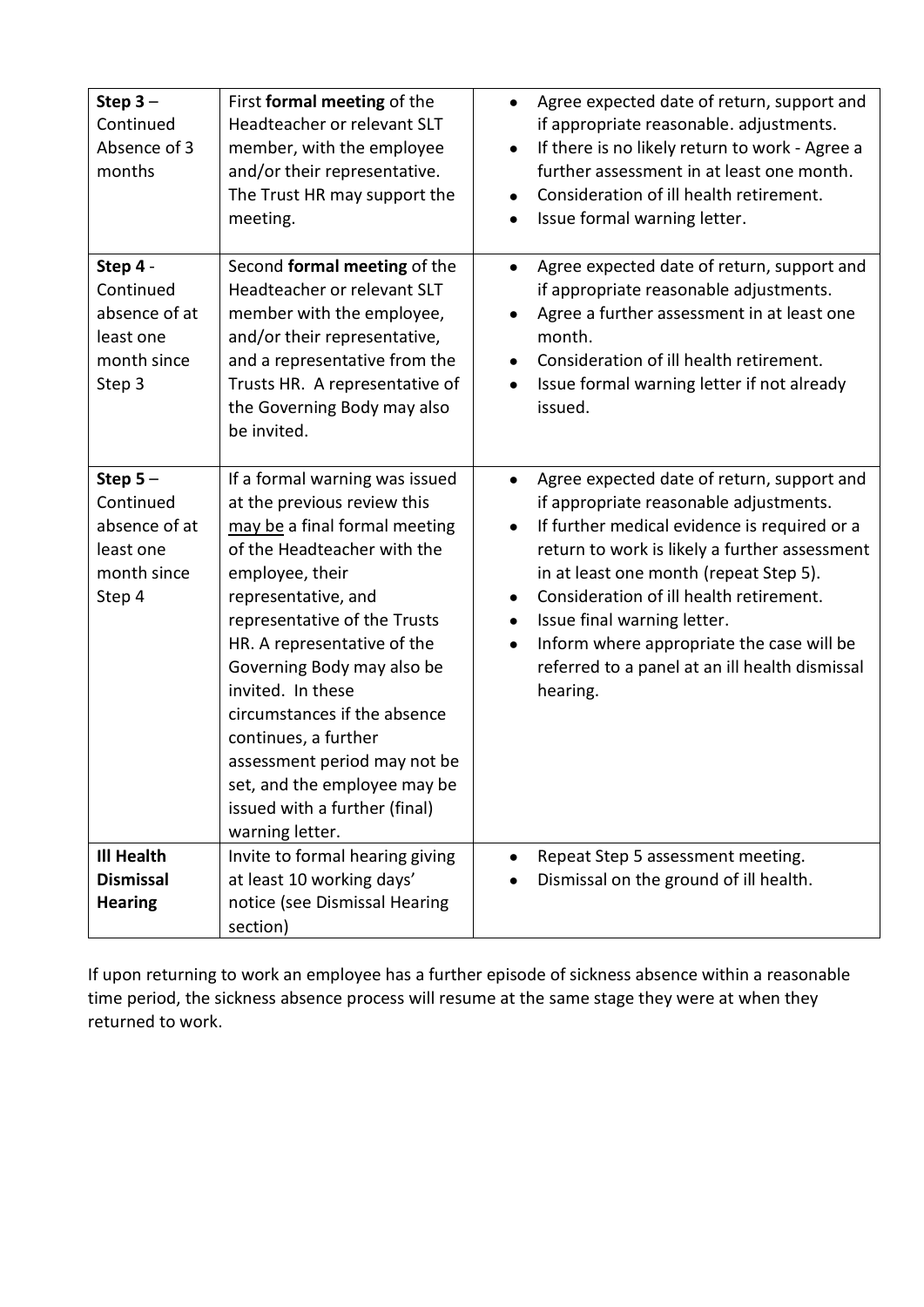## **16. Dismissal Procedures:**

If the employee is an accredited TU Representative, it is necessary to discuss/inform the full-time district or area official before action is taken.

Where the case is referred for consideration of potential dismissal, advice will be sought from HR and an agreed dismissal procedure will be followed, and will include:

## **16.1. Delegation of the responsibility for hearing the case to:-**

(a) Headteachers responsibility - if the procedure so far has been conducted by another SLT member. It is advised that even where the Governing Body has decided the Headteacher will hear the case and consider the outcome, at least one Governor should be included in the process at the hearing, if dismissal is a likely outcome.

(b) Governors' Committee responsibility (normally made up of 3 independent Governors, but at least a minimum of 2) - where the Headteacher has conducted the procedure to this point. The Committee should not include any governor who has been involved in any previous stage of the procedure.

In the case of a Headteacher's sickness absence, the procedure will be managed by one nominated Governor (normally the Chair) and any potential hearing will be held by a Governors' Committee as identified in clause 16.1 (b).

## **16.2. Process:**

At least ten working days' notice will be given in writing for the ill health dismissal hearing and documentary evidence will be provided at least five working days before the hearing.

Hearing Agenda:

- The Headteacher/SLT member or nominated representative will present the case.
- The employee and/or their representative will have the opportunity to ask questions.
- The Headteacher/Governors Committee will have the opportunity to ask questions.
- The employee and/or representative will present their response.
- The SLT member/Headteacher or nominated representative will have the opportunity to ask questions.
- The Headteacher/Governors Committee will have the opportunity to ask questions.
- The SLT member/Headteacher or nominated representative will sum up.
- The employee and/or representative will sum up.
- The person presenting the case, the employee and representative will withdraw.
- The Headteacher/Committee will consider all the evidence and decide the outcome.